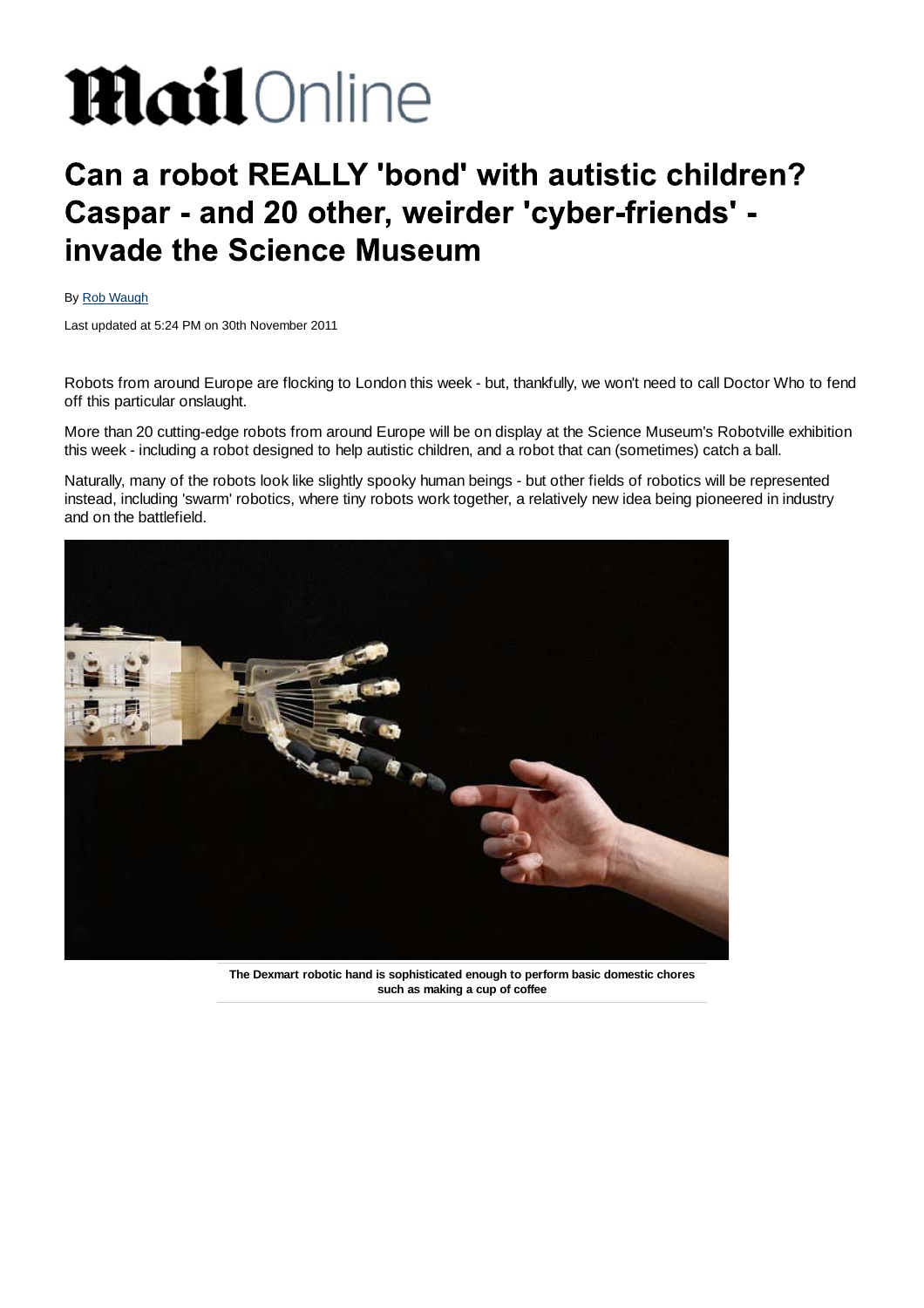

**Robotics PhD student Luke Wood works on Kaspar, a robot built at the University of Hertfordshire to help autistic children interact with people**



**The iCub robot attempts to catch a ball: The humanoid robot is one of 20 on display at the exhibition which opens this week**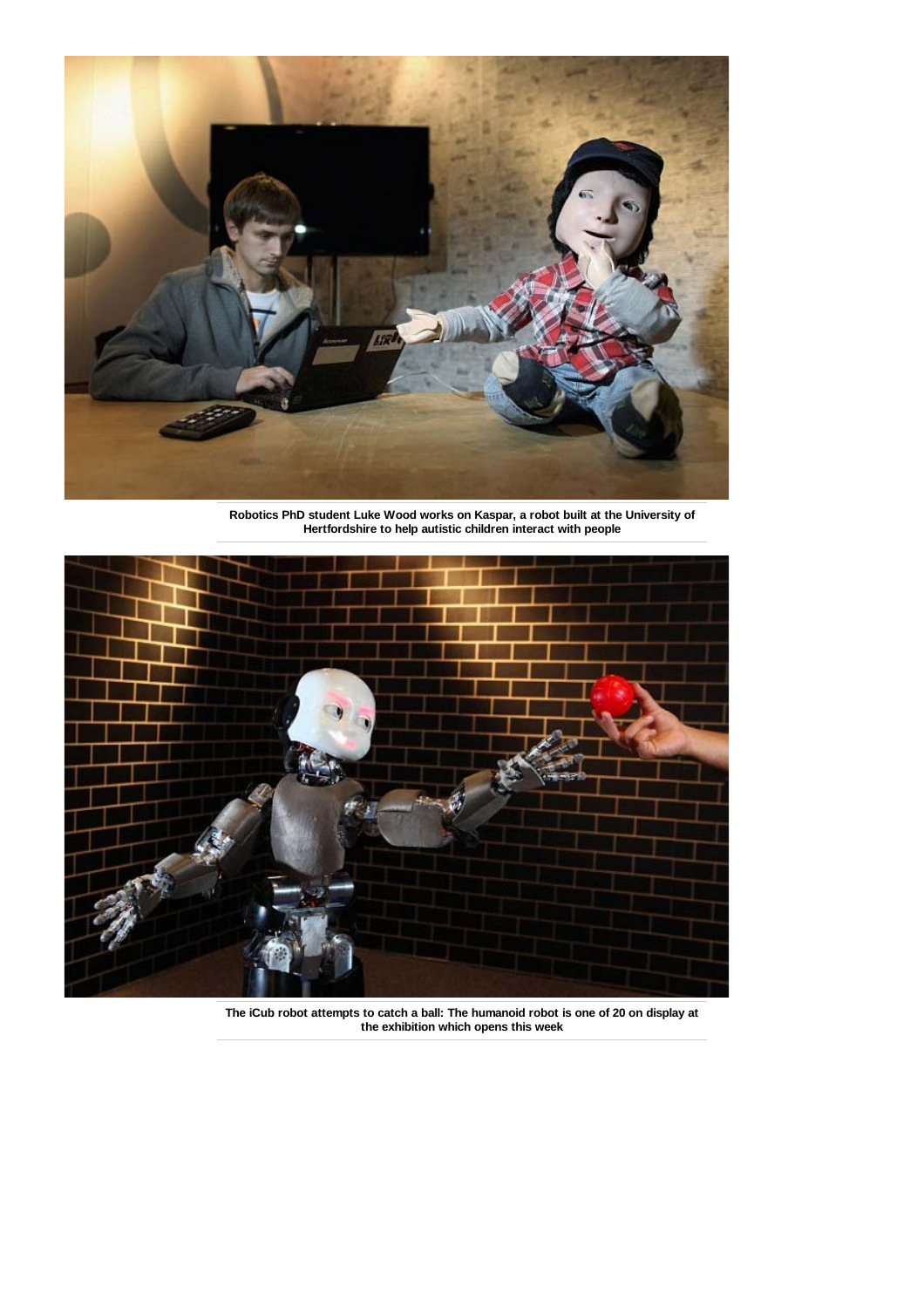

**The Filose robot built by the Tallin University of Technology doesn't just swim about - it's covered in motion sensors, and responds to your movements**

Many of the robots on display are meant to 'mimic' - or respond to - human behaviours.

The research is largely from university institutes rather than from defence companies, who are often leaders in 'autonomous' vehicles and other fields of robotics.

One robot is designed simply to ask directions: the idea being that the robot will eventually be able to find its way around town simply by asking people.

Given how difficult human-machine interaction is, one might have thought it was easier for the machine just to use GPS, but there is presumably SOME point to the idea.



**Robotics student Gildo Andreoni works on a Dexmart robotic hand built at the University of Bologna. Dexmart's hands are 'smart' enough to make cups of coffee and pick up clothes from the floor**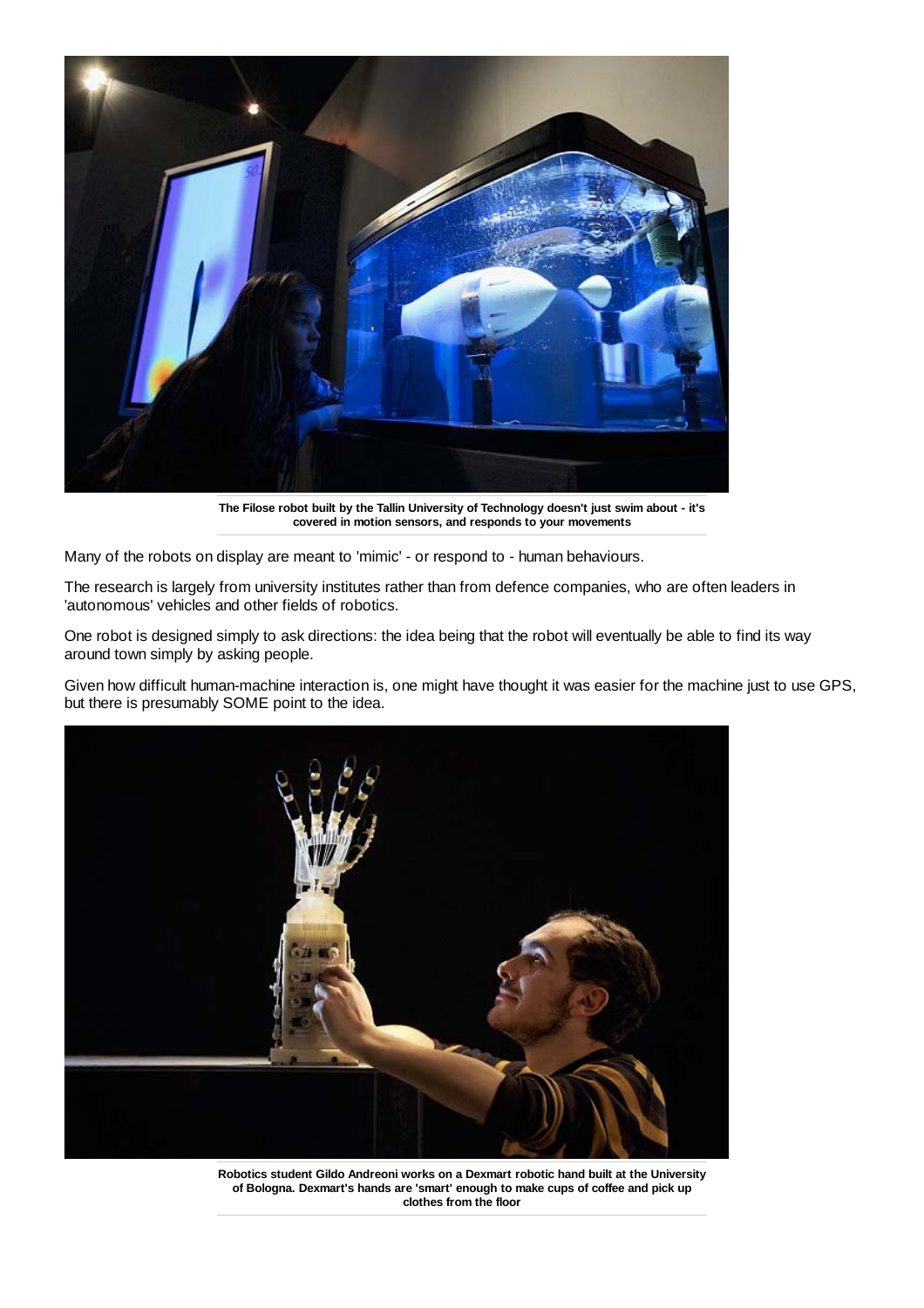

**Professor Tony Belpaeme from Plymouth University holds the head of a pioneering British robot which can 'see' and mimic other people's facial expressions - allowing it, in theory to 'learn' to become more human**



**Reaching out: The iCub robot is the size of a three-year-old child, and is the result of investigation into how people interact with humanoid robots**

# **Comments (21)**

- **Newest**
- Oldest
- Best rated  $\bullet$
- Worst rated

#### View all

Creepy... I would expect to see Caspar communicating with demonic spirits when the child is alone...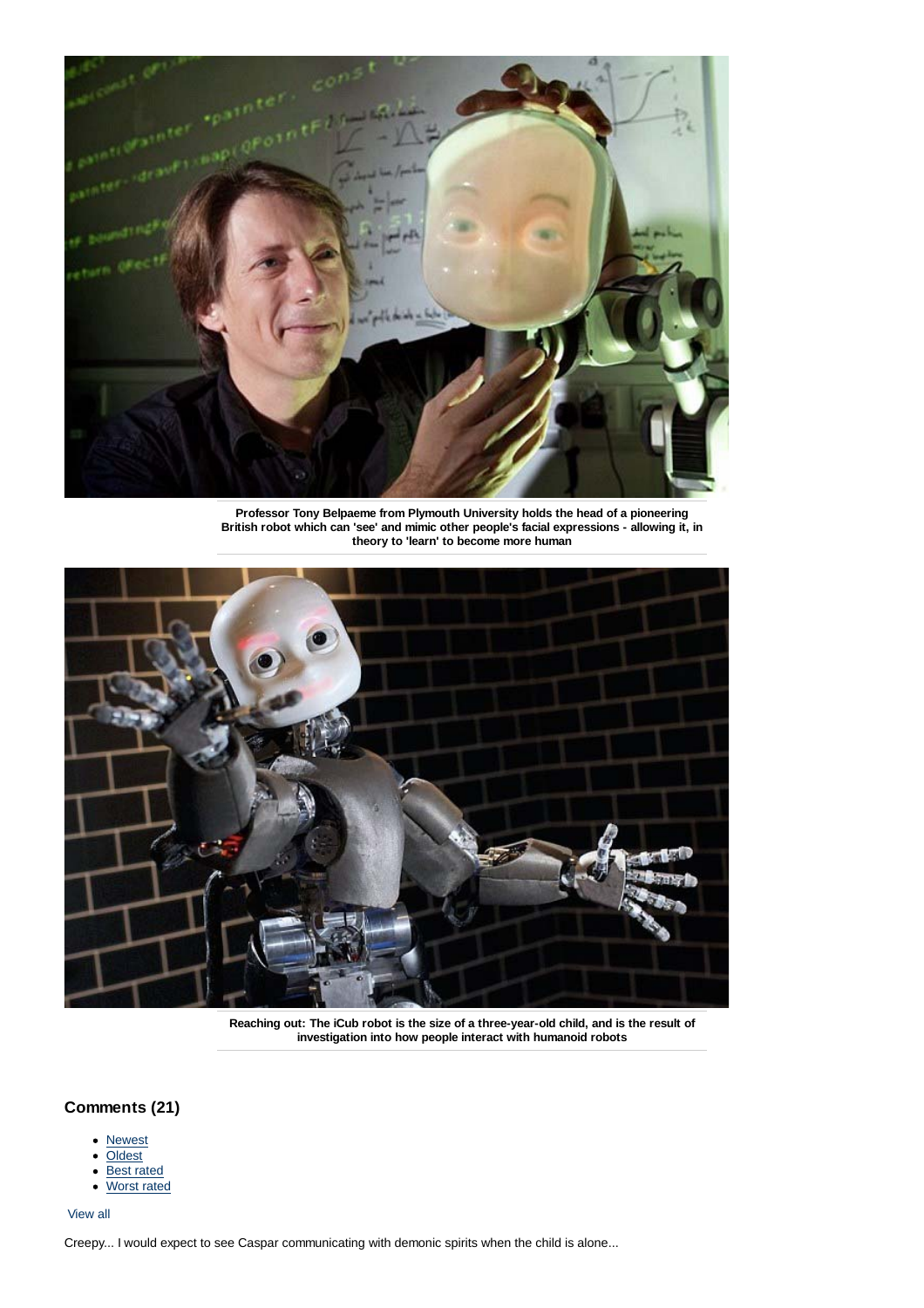#### - Paevo, USA, 30/11/2011 20:43

Click to rate Rating 3

#### Report abuse

University of Hertfordshire? Is that down where the poly used to be?

- Andre, Peckham, 30/11/2011 20:40

Click to rate Rating 4

Report abuse

I'm autistic, my youngest son and daughter are also autistic - I asked both of them if they would like a Caspar; my son looked at me as though I'd just asked him to eat a plate of veg, my daughter 5 minutes after seeing the picture, still looks disturbed. I'm relieved at their response, I don't think I could sleep in the same house as a Caspar...

- Mama Hen, Manchester UK, 30/11/2011 20:39

Click to rate \_\_ Rating 13

#### Report abuse

He looks scary to non autistic people for a very good reason!! KASPAR's face is suppose to be extremely simplified so that autistic children are not overwhelmed by him. Autistic children find human faces very confusing with far too many facial expressions than they can process (hence why autistic children avoid eye contact and social interaction). Autistic children therefore find KASPAR much easier to interact because of his lack of distinguishing features. I've been lucky enough to see him in action and it is truly amazing the way the children react to him.

- Cassie, UK, 30/11/2011 20:27

Click to rate Rating 19

Report abuse

And this is, what, supposed to frighten them into a normal state of being??

- Almshouse Jones, north of you there 20 minutes, 30/11/2011 20:08

Click to rate \_\_ Rating 14

#### Report abuse

For some, this could work. But, it will not be a fix or help to all. Given that many Local Authorities cannot even cater or provide for the amount of autistic children and young adults within Borough for even basic care there is no way this robot would even be considered unless privately funded by parents. Even then it is will be a very unreal experience, totally different and could cause more harm than good. Do these people really understand autism? Working with a robot may have its benefits. Likewise many Autistics fail to communicate until they had a computer. It is still far different from the real world and real life experiences will remain a challenge if not impossible for some. There is and will continue to be a need for Local Authorities to recognise and help those in need. Even if, as has been very evident, they will try their hardest to shelve their responsibility and place children in schools that will harm them.

- Kate, London, 30/11/2011 20:05

Click to rate Rating 8

Report abuse

They need social interaction, not nightmares!

- Big Al, Cleckheaton, UK, 30/11/2011 18:51

Click to rate \_\_ Rating 19

Report abuse

Hoping this is a wonderfully interactive tool for autistic children... but I hope they manage to make him look more friendly, in his current form, he does look more than a little scary.

- Carrie, Nottingham, 30/11/2011 18:41

Click to rate \_ Rating 40

Report abuse

I don't know about vulnerable children but Kaspar's face would give ME nightmares! Far too Chucky like.

- Julie, Leicester, UK, 30/11/2011 18:40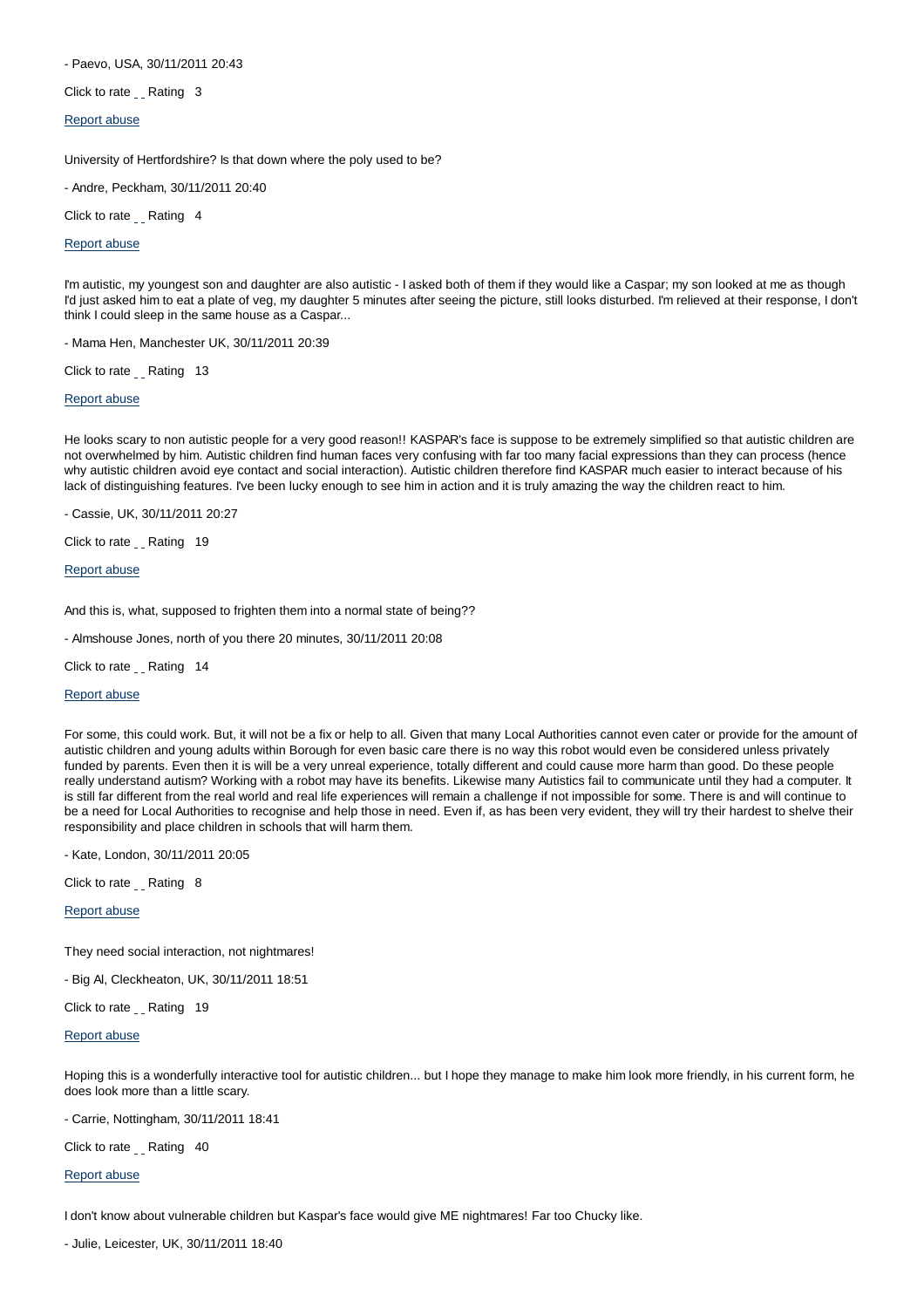#### Click to rate Rating 29

#### Report abuse

Robots, when they are fully developed will be mankinds slaves - until they rebel.

- Scouse, UK, 30/11/2011 18:33

Click to rate Rating 12

#### Report abuse

The views expressed in the contents above are those of our users and do not necessarily reflect the views of MailOnline.

- Headlines
- Most Read
- 'The most amazing thing I've ever seen in space': Incredible pictures of Comet Lovejoy taken by Space Station commander
- Mysterious 'sixth toe' is confirmed in elephants and bone is crucial to how they balance all that weight
- Who you calling bird brain? Pigeons can count as well as monkeys, claims study
- The most searched-for word of 2011? Facebook and 'Facebook login' is number three
- Union forces Volkswagen to switch off BlackBerry work emails automatically at end of every shift
- It's not your imagination the weather really is worse during the working week, scientists reveal
- Nokia's 'last-ditch' Windows phone stumbles sales crawl behind Androids, iPhones and even BlackBerries
- ANOTHER Russian space disaster: Communications satellite crashes to Earth after launch
- Death of the point-and-shoot camera? Smartphone cameras now take 27 per cent of pictures
- Mysterious 'sixth toe' is confirmed in elephants and bone is crucial to how they balance all that weight
- Bracelet reveals amazing craftsman's skill from 7500BC (so good it couldn't be bettered today)
- Scared of the dentist? New painless cavity drill could be on the market in two years
- **MORE HEADLINES**
- Viagra touted as life-saving heart treatment after scientists find it makes heart muscles LESS stiff
- The most searched-for word of 2011? Facebook and 'Facebook login' is number three  $\bullet$
- Union forces Volkswagen to switch off BlackBerry work emails automatically at end of every shift
- Death of the point-and-shoot camera? Smartphone cameras now take 27 per cent of pictures
- 'The most amazing thing I've ever seen in space': Incredible pictures of Comet Lovejoy taken by Space Station commander
- Bracelet reveals amazing craftsman's skill from 7500BC (so good it couldn't be bettered today)  $\bullet$
- ANOTHER Russian space disaster: Communications satellite crashes to Earth after launch
- Inception becomes reality: People can teach themselves new skills in dreams
- Nokia's 'last-ditch' Windows phone stumbles sales crawl behind Androids, iPhones and even BlackBerries
- Mysterious 'sixth toe' is confirmed in elephants and bone is crucial to how they balance all that weight
- Who you calling bird brain? Pigeons can count as well as monkeys, claims study
- 'Creepy but beautiful': Mixed reaction to Facebook's latest changes as it delves into your past with most radical new look yet
- MOST READ IN DETAIL

Ads by Google:

Automated Guided VehiclesLeading AGV manufacturer12,000 AGVs 30 years of AGV Systems Experiencewww.atab.se Laboratory RobotsCustom Laboratory Robotic Systems. Laboratory Automation Supplier.www.labman.co.uk Italiana Robot s.r.l.Robot, automazioni, movimentazioni e linee personalizzate fin dal 1981www.italianarobot.com

### **GADGET REVIEWS**

'Play' Multi-Message Video Pad It's mooted as the 'ultimate video memo'. And some say it will sound the death knell for post-it notes. Above all, it's fun to use.